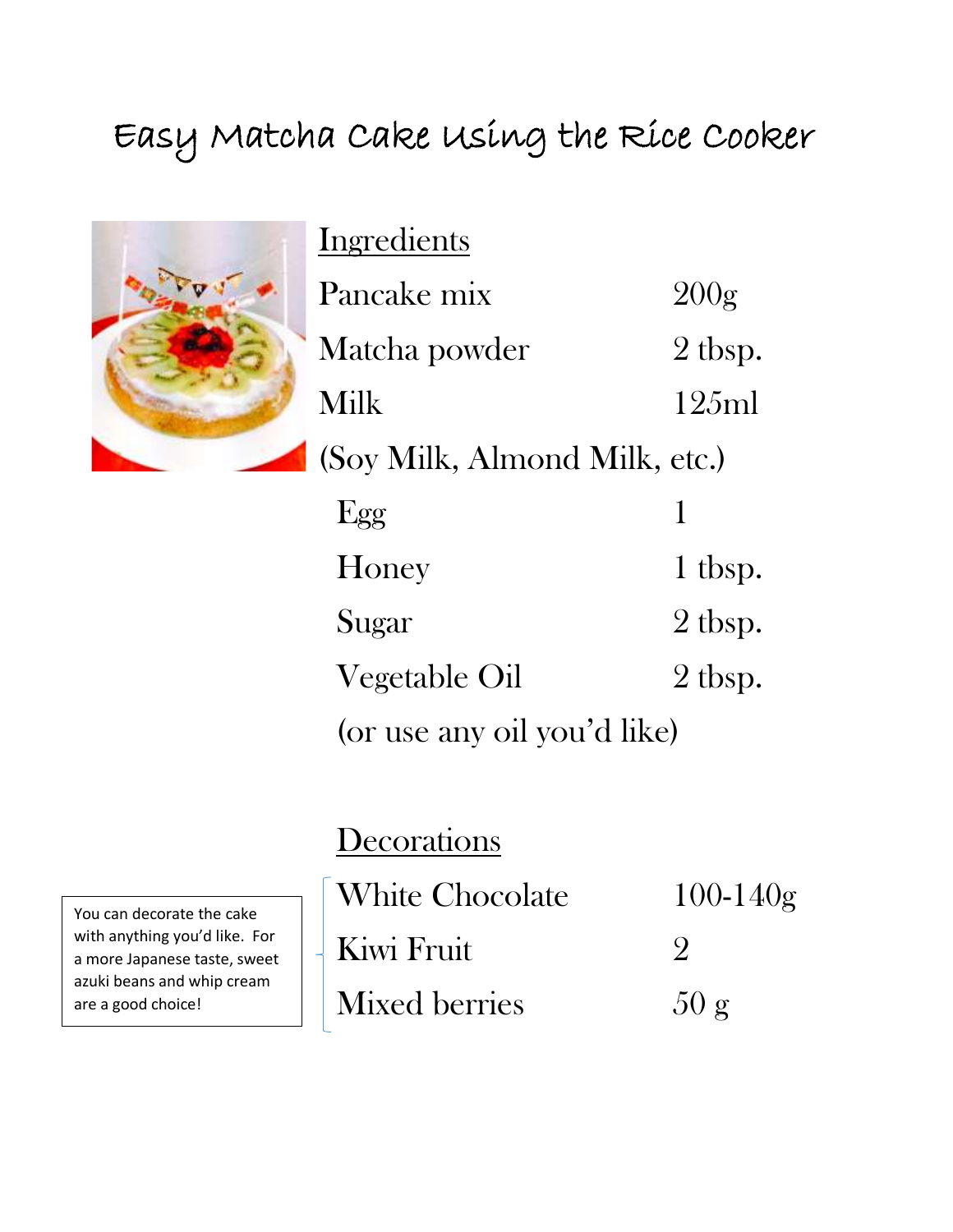## Instructions:

- 1. Add the egg, milk, vegetable oil, sugar and honey to the mixing bowl and beat them together.
- 2. Sift pancake mix and matcha powder into the bowl and mix them well using a spatula.
- 3. Grease the inner pot of the rice cooker first then pour the mixture in and start cooking for 45-50 min. (If your rice cooker has pre-set selections, choose the "Brown Rice" feature. If you do not have that option, select the "White Rice" feature.)
- 4. Once it is done, insert a toothpick in the cake to make sure it is completely cooked all the way through. If the toothpick comes out clean, the cake is ready. If it comes out wet, press "start" again and cook for another 10-15 min.
- 5. Leave the cake inside the rice cooker until it cools down (10-15 min.) and transfer it to a plate to decorate.
- 6. Place white chocolate in a small bowl fitted over a medium bowl containing boiling water half way up. Gently stir the white chocolate until it melts.
- 7. Pour it on top of the cake and spread it using either a spatula or spoon.
- 8. Peel the kiwi fruit and cut it into thin circular slices. Place the thin sliced kiwi fruit around the edge of a circle.
- 9. Place the mixed berries in the center of the kiwi fruit and enjoy!